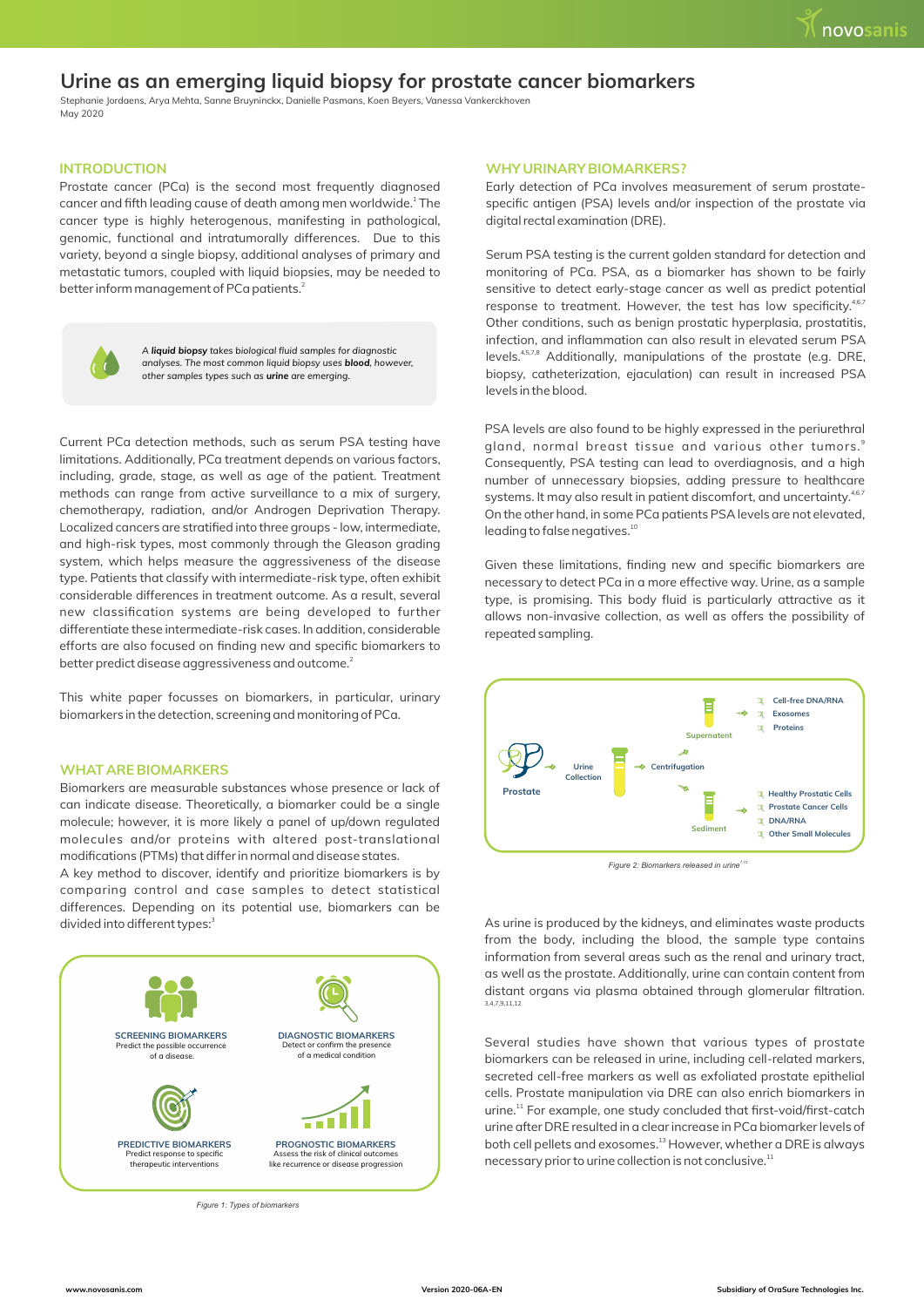# **BIOMARKERS IN URINE**

There are several biomarker candidates for PCa in urine, including prostate cancer cells, DNA, RNA, proteins, exosomes and other small molecules. The most emerging urinary biomarkers include long non-coding RNA (lncRNA) such as PCA3, TMPRSS2:ERG, and PCa specific methylation markers such as glutathione S-transferase P (GSTP1). In addition, circulating tumor cells (CTC), exosomes, cellfree DNA (cfDNA) and micro RNAs (miRNAs) have been reported. $^{\circ}$ 

## **DNA**

Urinary DNA-based markers include single nucleotide polymorphisms (SNPs), chromosomal aberration, copy number variations, loss of heterozygosity, gene amplification, microsatellite instability, and alteration in promoter region methylation.<sup>3,11</sup>

| DNA methylation is a biological process by which methyl groups are added to the DNA<br>molecule. Methylation can change the activity of a DNA segment without changing the<br>sequence |   |                                                                                                                                          |  |  |  |  |
|----------------------------------------------------------------------------------------------------------------------------------------------------------------------------------------|---|------------------------------------------------------------------------------------------------------------------------------------------|--|--|--|--|
| <b>PORT</b><br>CH <sub>3</sub>                                                                                                                                                         | ٠ | Hypermethylation – an increase in the epigenetic methylation of DNA<br>Hypomethylation - a decrease in the epigenetic methylation of DNA |  |  |  |  |

Biomarkers based on DNA hypermethylation are attractive for several reasons. Epigenetic alterations, including abnormal DNA methylation, are among the most common molecular alterations in human cancer. DNA methylation, unlike RNA and protein alterations, is relatively stable in body fluids and occurs in welldefined regions, unlike DNA mutations. This also makes DNA methylation easier to detect by sensitive PCR-based assays.<sup>6</sup>

For example, the most common (>90%) genetic alteration reported to date in PCa is the epigenetic silencing of the glutathione-Stransferase P1 (GSTP1) gene, as a result of promotor hypermethylation.<sup>3,6,11,14</sup>

Some other less researched, but highly sensitive DNA-based biomarkers are adenomatous polyposis coli (APC), Ras association domain family member 1 (RASSF1), Ras association domain family member 2 (RASSF2), retinoic acid receptor beta (RARB) and transcription factor AP-2 epsilon (TFAP2E) (see Table 1).

DNA from PCa can also be present in urine without prior DRE as cellfree DNA. The most investigated biomarkers in cell-free DNA are AR amplification, TMPRSS2-ERG fusion, PTEN gene deletion, MYCL amplification and NOTCH1 locus amplification.<sup>12</sup>

| <b>DNA</b> marker  | Full name                              | Methylation               |
|--------------------|----------------------------------------|---------------------------|
| APC.               | Adenomatous polyposis                  | Promotor methylation      |
| GSTP1              | Glutathione-S-transferase P1           | Promotor hypermethylation |
| RARB <sub>2</sub>  | Retinoic acid receptor beta 2          | Methylation               |
| RASSE1             | Association domain family member 1     | Promotor methylation      |
| RASSE <sub>2</sub> | Ras association domain family member 2 | Promotor methylation      |
| TFAP2F             | Transcription factor AP-2 epsilon      | Methylation               |

*TABLE 1: DNA methylation markers*

#### **RNA**

Urinary RNA-based biomarkers include coding and non-coding transcripts and regulatory RNAs, such as miRNAs ( see Table 2).

The most common urinary marker is Prostate cancer antigen 3 (PCA3), a prostate-specific long non-coding mRNA, formerly known as differential display code 3 (DD3). Although PCA3 does not encode a protein, PCA3 mRNA transcripts originating from prostate cells are detectable and quantifiable in urine.<sup>12,15</sup> The PCA3 gene is overexpressed in 95% of all primary PCa specimens and absent in benign prostate tissue and other tumor types.<sup>3,7</sup>

Another prominent RNA-based urinary biomarker, which is highly specific for PCa is the TMPRSS2-ERG (transmembrane protease, serine 2 – E26 transformation specific (ETS) related oncogene ERG) fusion gene. 3,11,14,15 TMPRSS2-ERG levels have shown to be related to the pathological stage of PCa, thereby impacting the Gleason score.<sup>3</sup> Various commercially available tests have been developed based on PCA3 and/or TMPRSS2-ERG (see further).

Other noteworthy RNA markers that are known to be overexpressed in PCa are mRNAs alpha-methylacyl-coenzyme-A racemase (AMACR), Golgi membrane protein 1 (GOLM1), human telomerase reverse transcriptase (hTERT), homeobox C6 (HOXC6), prostatespecific G-coupled receptor (PSGR), prostate-specific membrane antigen (PSMA), and TTTY-15-USP9Y fusion gene, as well as numerous miRNAs and long non-coding RNAs.<sup>7,11</sup>

Another study suggested eight mRNAs (HOXC4, HOXC6, DLX1, TDRD1, ONECUT2, NKAIN1, MS4A8B and PPFIA2) as potential biomarkers candidates in urine obtained after DRE.<sup>12</sup>

The discovery of miRNAs has opened up a new field in cancer research with potential novel applications in diagnostics and therapy. miRNAs are very stable and are detectable in biopsies, serum, and other fluids, such as urine. However, to date only a few studies have investigated the connection between miRNAs and PCa.<sup>3</sup>

| <b>RNA</b> marker | <b>Full name</b>                         | <b>Type RNA</b>     |
|-------------------|------------------------------------------|---------------------|
| <b>AMACR</b>      | Alpha-methylacyl coenzyme-A racemase     | <b>mRNA</b>         |
| GOLM <sub>1</sub> | Golgi membrane protein 1                 | <b>mRNA</b>         |
| hTFRT             | Human telomerase reverse transcriptase   | <b>mRNA</b>         |
| HOXC6             | Homeobox C6                              | <b>mRNA</b>         |
| PCA3              | Prostate cancer antigen 3                | Lnc mRNA            |
| <b>PSGR</b>       | Prostate specific G-coupled receptor     | <b>mRNA</b>         |
| <b>PSMA</b>       | Prostate specific membrane antigen       | <b>mRNA</b>         |
| TMPRSS2-FRG       | Transmembrane protease serine 2 -        | Fusion gene/protein |
|                   | ETS-related gene                         |                     |
| TTTY15-USP9Y      | Testis-specific transcript Y linked 15 - | Fusion gene         |
|                   | ubiquitin specific peptidase 9 Y-linked  |                     |

*TABLE 2: RNA-based markers*

### **Protein**

Protein-based biomarkers in urine include cell surface receptors, tumor antigens, phosphorylation states, carbohydrate determinants and peptides. Many proteins have been reported as candidate biomarkers ( see Table 3), but no protein biomarkers have entered clinical use yet. Some of the proteins evaluated in pilot studies are alpha-2-glycoprotein 1, AMACR, Annexin A3 (ANXA3), apolipoprotein D, b2M, delta-catenin, engrailed-2, heptatocyte growth factor (c-met), IL-18Bpa, intestinal mucin (MUC3), matrix metalloproteinases (MMPs), Pepsinogen 3 group 1 (PGA3), thymosin beta-15, and uromodulin (THP). 12,14

| Protein marker   | Full name                               |
|------------------|-----------------------------------------|
| AZGP1/ZAG        | Alpha-2-glycoprotein 1                  |
| <b>AMACR</b>     | Alpha-methylacyl coenzyme A racemase    |
| ANXA3            | Annexin A3                              |
| <b>APOD</b>      | Apolipoprotein D                        |
| b <sub>2M</sub>  | Beta-2-Microglobulin                    |
| <b>CTNND</b>     | Delta-catenin                           |
| Fn <sub>2</sub>  | Engrailed-2                             |
| c-met            | Hepatocyte growth factor                |
| IL-18Bpa         | Interleukin-18 binding protein          |
| MUC <sub>3</sub> | Intestinal mucin                        |
| <b>MMPs</b>      | Matrix metalloproteinases               |
| PGA3             | Pepsinogen 3 group 1                    |
| TMSB15A          | Thymosin beta-15                        |
| THP              | Uromodulin (Tamm-Horsfall glycoprotein) |
|                  |                                         |

*TABLE 3: Protein markers*